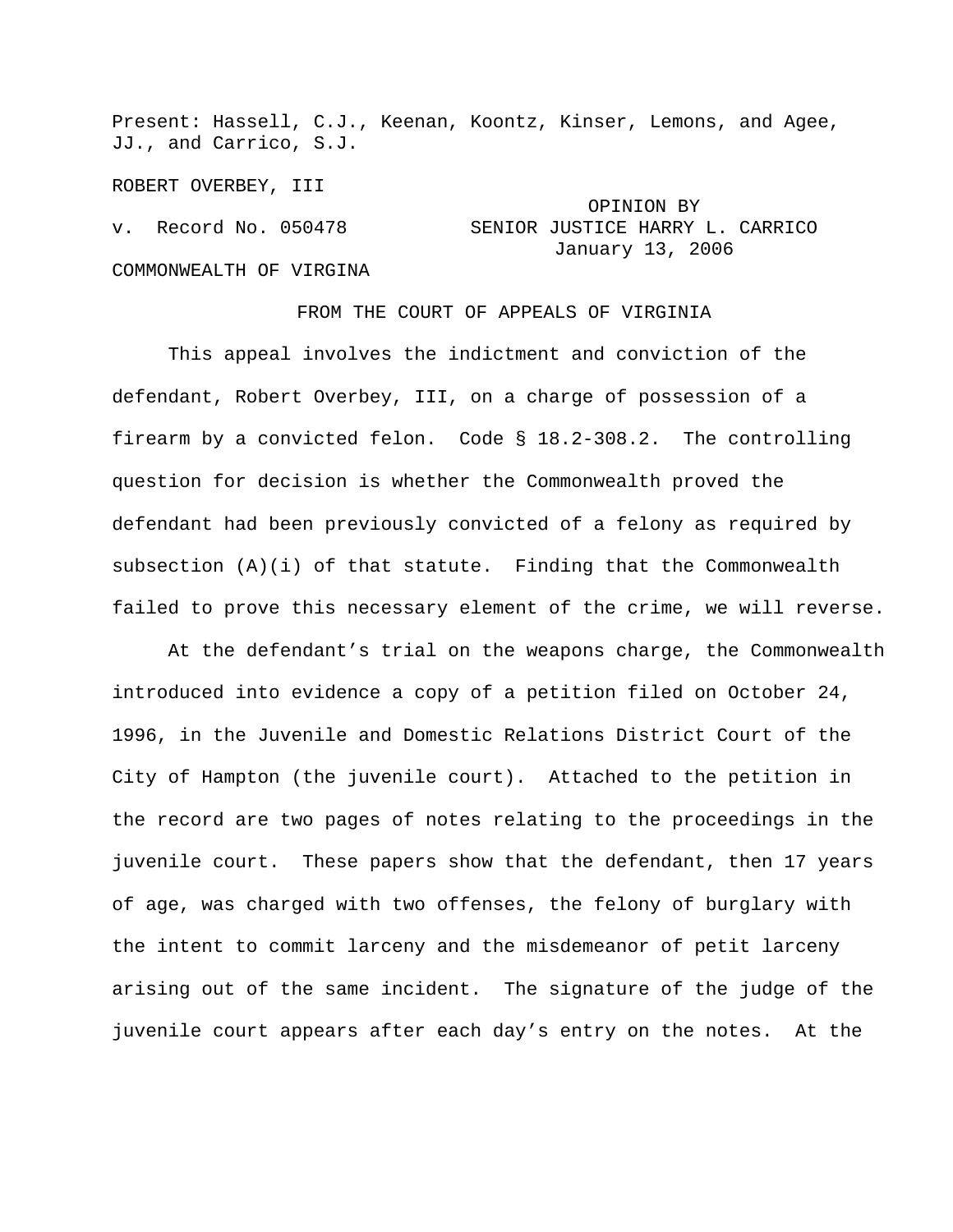top of each page, both the burglary and the larceny charges are listed, with the respective case number of each charge**.** 

 An entry in the notes for February 20, 1997, states that the defendant is "now 18 yrs of age & atty is prepared to proceed w/o a parent being present," that "[p]lea [of] guilty [and] stip[ulated] evid[ence] suff[icient] to convict," and that "[b]ased on the plea of guilty, stip[ulation] & summary of evid[ence], Ct finds def guilty and refer for PO report." After the probation officer's report was received, the defendant was sentenced pursuant to Code § 16.1-284 to 12 months in jail, suspended for two years on condition that he "be of good behavior & complete 50 hours in the CDI program."

 At his trial on the weapons charge, the defendant did not object to the introduction of the juvenile court petition and the attached notes. He did, however, strenuously argue that the "notes are ambiguous" and insufficient to show he had been previously convicted of a felony.

 He makes the same argument here. He points out that the paperwork submitted by the Commonwealth made reference to two charges, one for the felony of burglary and the other for the misdemeanor of petit larceny, and the notes listed both charges and recited the case number for each. The defendant states that the notes show he entered a plea of guilty and stipulated the evidence, but the plea was in the singular and the notes failed to specify to what offense he pled guilty or what evidence he stipulated. The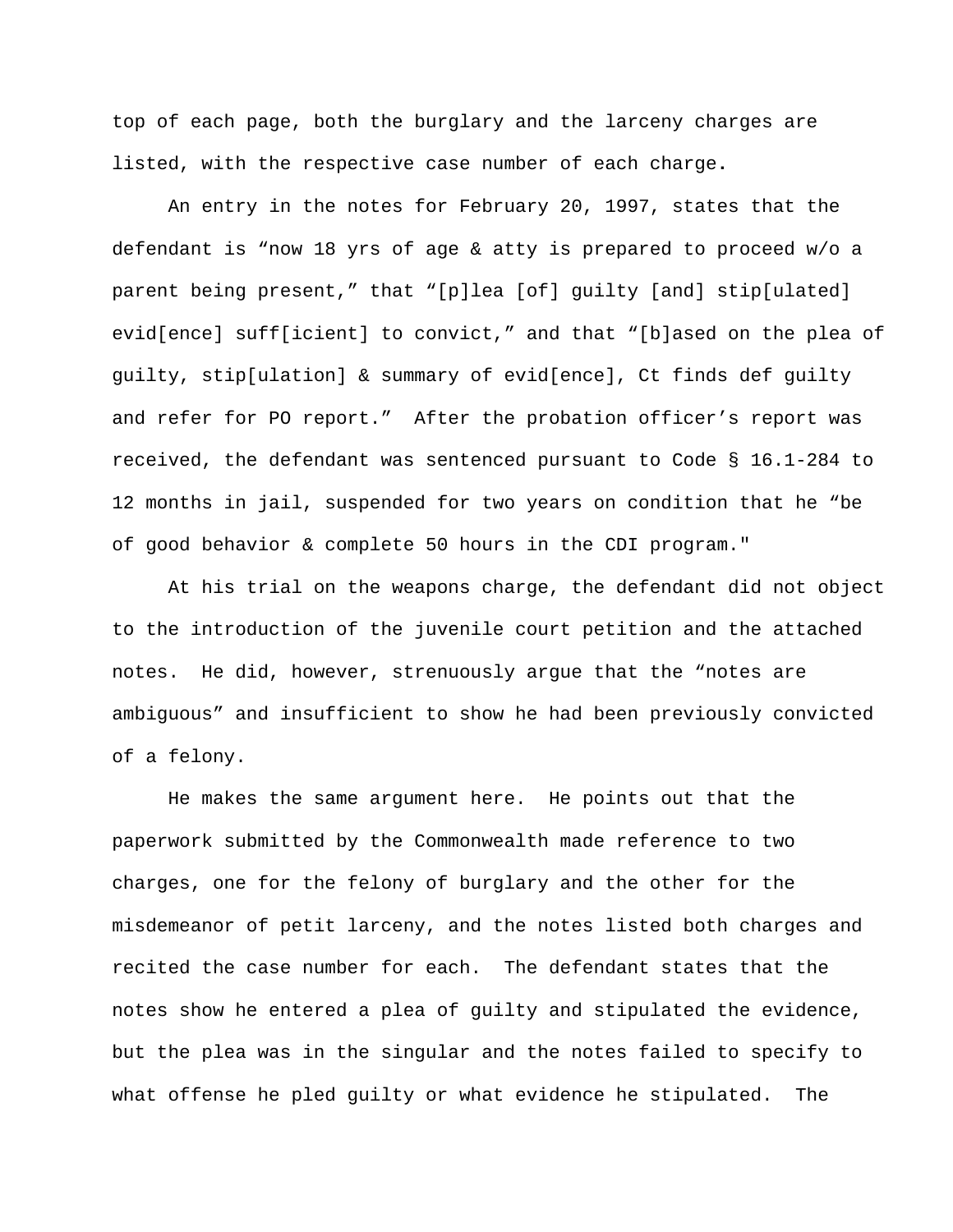defendant says he "may have pled guilty to the burglary, or he may have pled guilty to the petty larceny, or conceivably he may have pled guilty to both offenses." The defendant concludes that "[i]t is impossible to say with certainty to what [he] pled guilty" or of what offense he was convicted.

 Responding, the Commonwealth says it is clear the defendant was charged with the felony of burglary in the juvenile petition and "it is just as clear that the court accepted a guilty plea to both the burglary charge and the petit larceny charge based on the handwritten pages," and nothing suggests "the court proceeded on anything other than both the original charges." Continuing, the Commonwealth states that "[a]lthough the notes reflect that the defendant was found guilty 'based on the plea of guilty,' rather than 'pleas of guilty,' the use of the singular noun in no way suggests that one charge was dismissed or nolle prossed." Furthermore, says the Commonwealth, "the fact that there is one sentence in no way suggests that the defendant was only convicted of one crime" since "it is clear from the language of Code §16.1-284 that the juvenile court was well within its province to sentence the defendant to twelve months in jail, suspended, for both the burglary and the petit larceny."<sup>1</sup>

 $\overline{\phantom{a}}$  $1$  Code § 16.1-284 provides that "[w]hen the juvenile court sentences an adult who has committed, before attaining the age of eighteen, an offense which would be a crime if committed by an adult, the court may impose penalties which are authorized to be imposed on adults for such violations, not to exceed the punishment for a Class 1 misdemeanor for a single offense or multiple offenses." The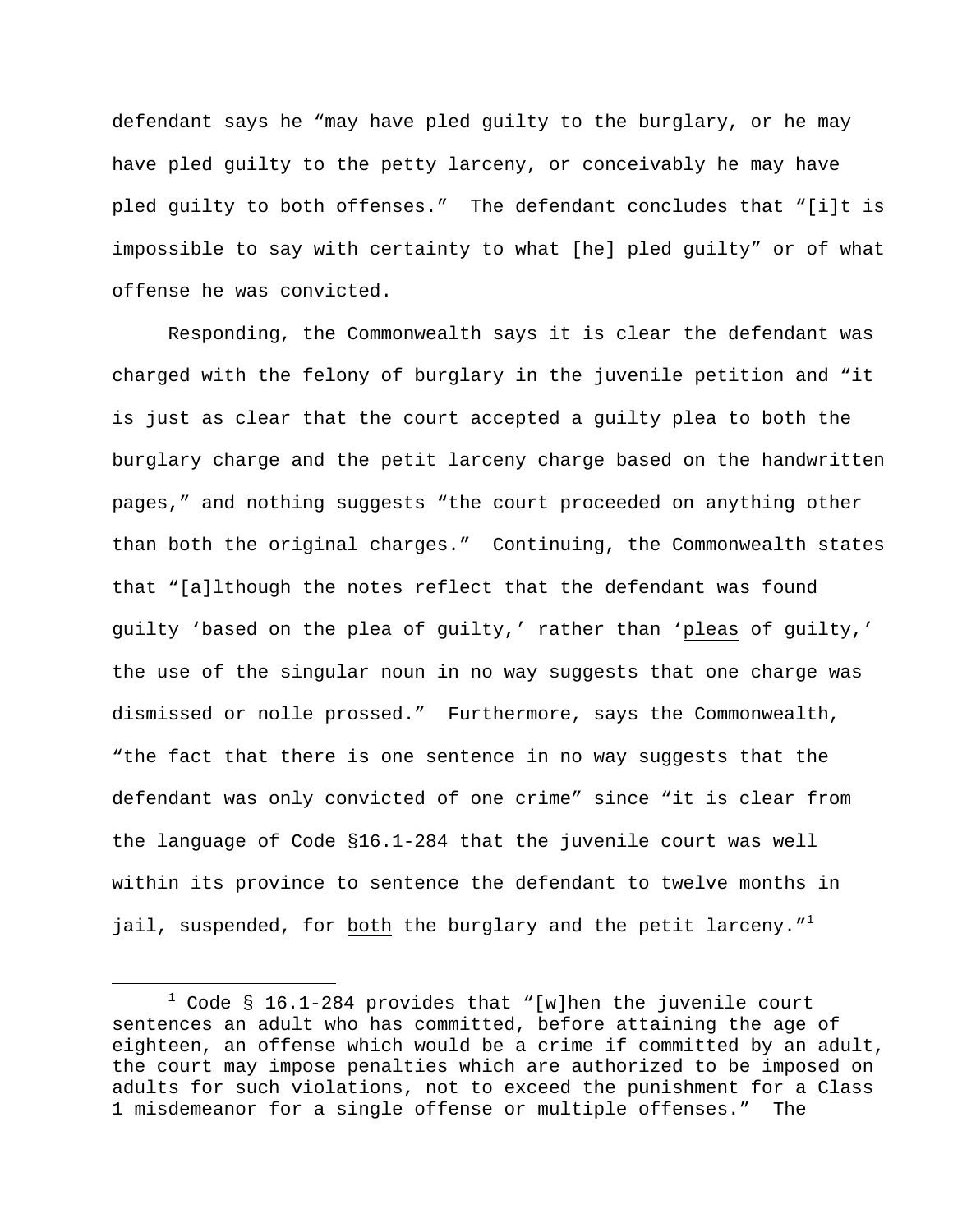We agree with the defendant that the language of the notes is ambiguous. "Language is ambiguous when it may be understood in more than one way, or simultaneously refers to two or more things. If the language is difficult to comprehend, is of doubtful import, or lacks clearness and definiteness, an ambiguity exists." Supinger v. Stakes, 255 Va. 198, 205, 495 S.E.2d 813, 817 (1998) (citation and inner quotation marks omitted). Furthermore, "[w]hen the fact of a prior conviction is an element of a charged offense, the burden is on the Commonwealth to prove that prior conviction beyond a reasonable doubt," and "[a] court may not engage in conjecture or surmise in determining the offense for which a defendant was convicted." Palmer v. Commonwealth, 269 Va. 203, 207, 609 S.E.2d 308, 310 (2005).

 Here, the notes of the juvenile court judge simultaneously refer to two or more things, i.e., burglary and petit larceny, and the language can be understood to mean that the defendant pled guilty to burglary alone, or that he pled guilty to petit larceny alone, or that he pled guilty to both offenses. Hence, the language of the notes is of doubtful import and is lacking in clearness and definiteness. In these circumstances, the trial court had to engage in pure conjecture or surmise to determine, as the Commonwealth contends**,** that the defendant pled guilty to both burglary and petit

punishment for a Class 1 misdemeanor, as prescribed by Code § 18.2- 11(a), is confinement in jail for not more than twelve months and a fine of not more than \$2,500, either or both.

 $\overline{\phantom{0}}$